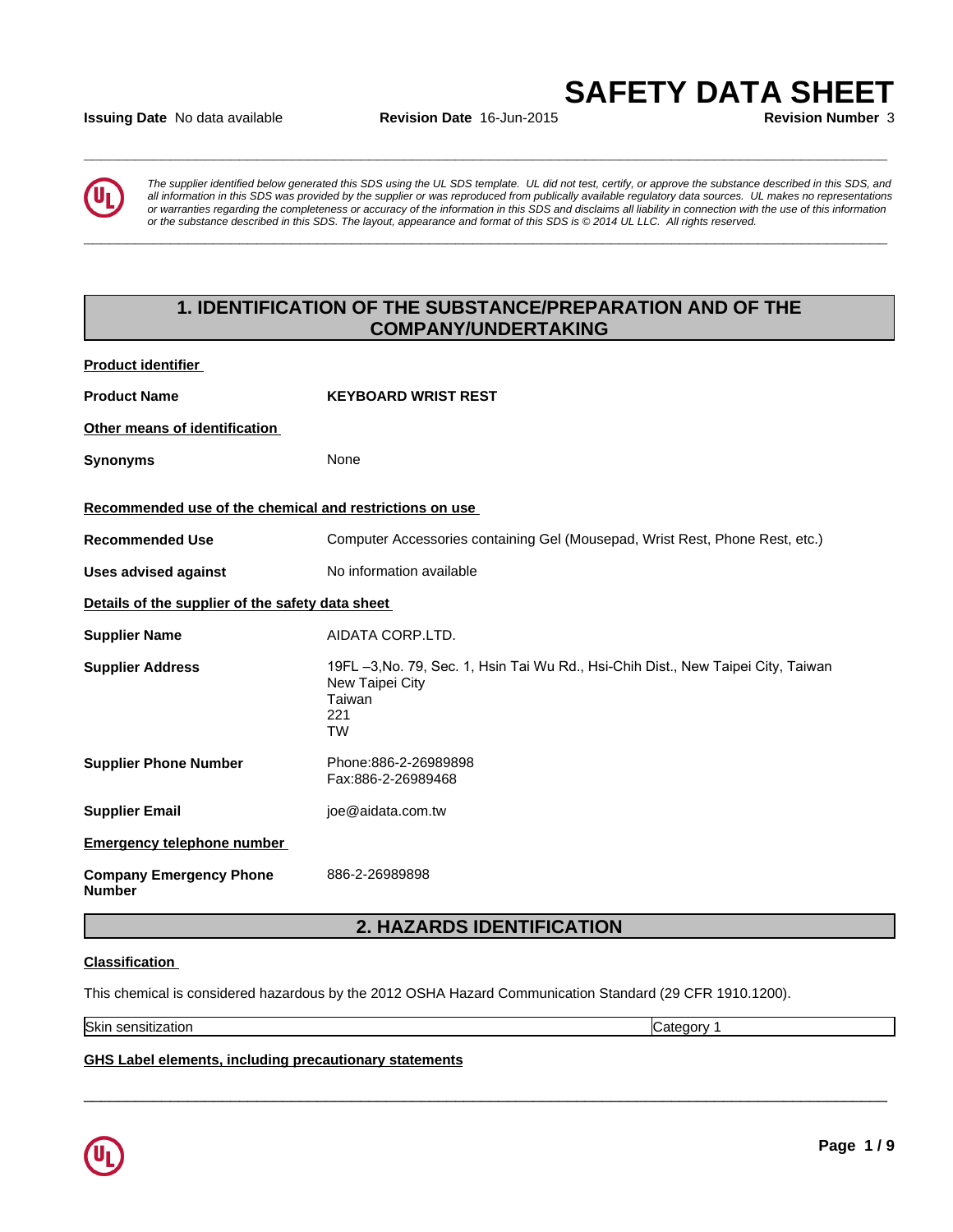| <b>Emergency Overview</b>                                                                       |         |                             |           |
|-------------------------------------------------------------------------------------------------|---------|-----------------------------|-----------|
| Signal word                                                                                     | Warning |                             |           |
| <b>Hazard Statements</b><br>May cause an allergic skin reaction                                 |         |                             |           |
| $\left\langle \, \right\rangle$                                                                 |         |                             |           |
| Appearance Solid                                                                                |         | <b>Physical state Solid</b> | Odor None |
| <b>Precautionary Statements - Prevention</b><br>Avoid breathing dust/fume/gas/mist/vapors/spray |         |                             |           |

 $\overline{\phantom{a}}$  ,  $\overline{\phantom{a}}$  ,  $\overline{\phantom{a}}$  ,  $\overline{\phantom{a}}$  ,  $\overline{\phantom{a}}$  ,  $\overline{\phantom{a}}$  ,  $\overline{\phantom{a}}$  ,  $\overline{\phantom{a}}$  ,  $\overline{\phantom{a}}$  ,  $\overline{\phantom{a}}$  ,  $\overline{\phantom{a}}$  ,  $\overline{\phantom{a}}$  ,  $\overline{\phantom{a}}$  ,  $\overline{\phantom{a}}$  ,  $\overline{\phantom{a}}$  ,  $\overline{\phantom{a}}$ 

 $\overline{\phantom{a}}$  ,  $\overline{\phantom{a}}$  ,  $\overline{\phantom{a}}$  ,  $\overline{\phantom{a}}$  ,  $\overline{\phantom{a}}$  ,  $\overline{\phantom{a}}$  ,  $\overline{\phantom{a}}$  ,  $\overline{\phantom{a}}$  ,  $\overline{\phantom{a}}$  ,  $\overline{\phantom{a}}$  ,  $\overline{\phantom{a}}$  ,  $\overline{\phantom{a}}$  ,  $\overline{\phantom{a}}$  ,  $\overline{\phantom{a}}$  ,  $\overline{\phantom{a}}$  ,  $\overline{\phantom{a}}$ 

### Contaminated work clothing should not be allowed out of the workplace

Wear protective gloves

### **Precautionary Statements - Response**

Specific treatment (see supplemental first aid instructions on this label)

### **Skin**

IF ON SKIN: Wash with plenty of soap and water If skin irritation or rash occurs: Get medical advice/attention Wash contaminated clothing before reuse

### **Precautionary Statements - Storage**

None

## **Precautionary Statements - Disposal**

Dispose of contents/container to an approved waste disposal plant

### **Hazards not otherwise classified (HNOC)**

Not applicable

### **Unknown Toxicity**

100% of the mixture consists of ingredient(s) of unknown toxicity

### **Other information**

Repeated or prolonged skin contact may cause allergic reactions with susceptible persons

### **Interactions with Other Chemicals**

No information available.

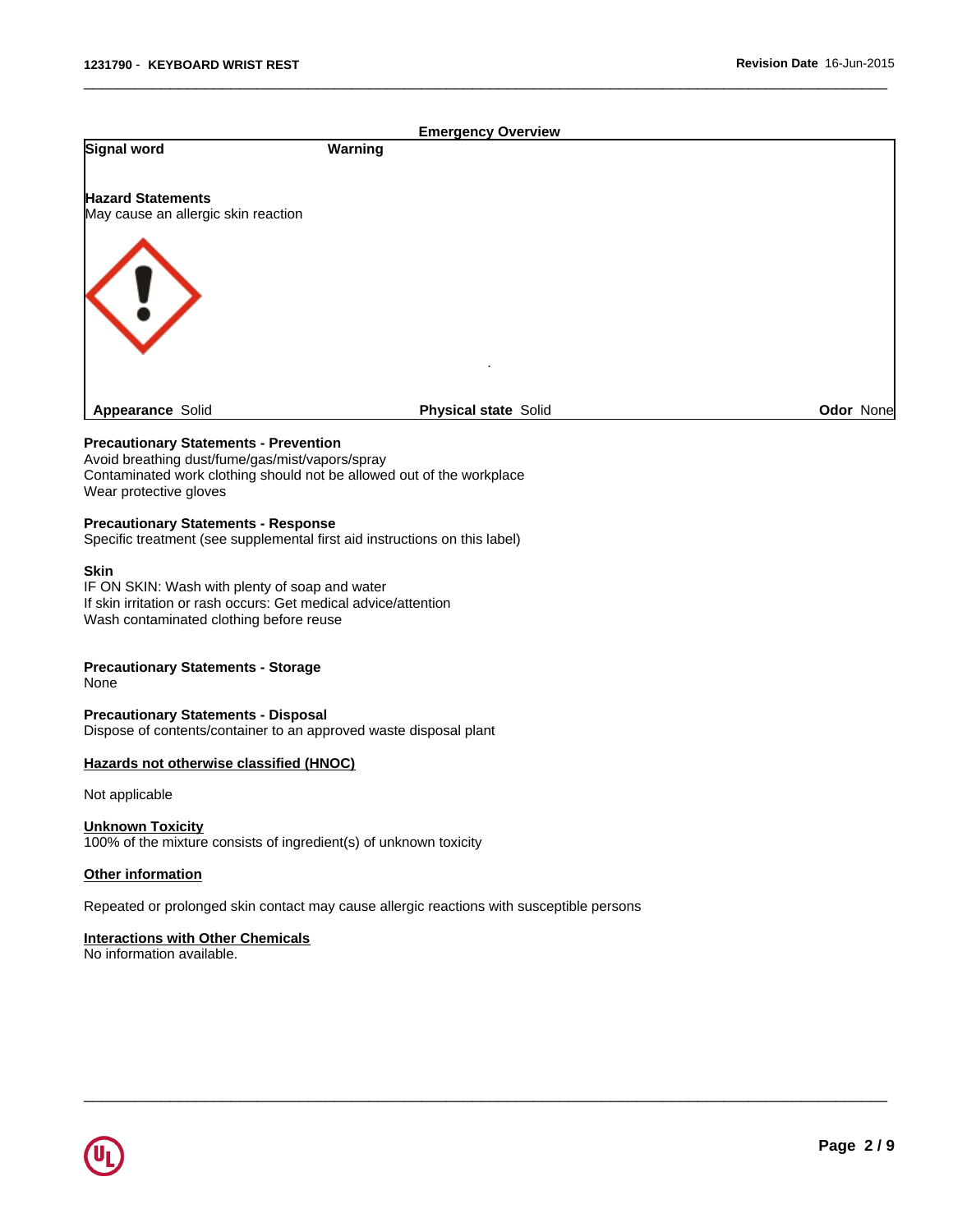.

## **3. COMPOSITION/INFORMATION ON INGREDIENTS**

 $\overline{\phantom{a}}$  ,  $\overline{\phantom{a}}$  ,  $\overline{\phantom{a}}$  ,  $\overline{\phantom{a}}$  ,  $\overline{\phantom{a}}$  ,  $\overline{\phantom{a}}$  ,  $\overline{\phantom{a}}$  ,  $\overline{\phantom{a}}$  ,  $\overline{\phantom{a}}$  ,  $\overline{\phantom{a}}$  ,  $\overline{\phantom{a}}$  ,  $\overline{\phantom{a}}$  ,  $\overline{\phantom{a}}$  ,  $\overline{\phantom{a}}$  ,  $\overline{\phantom{a}}$  ,  $\overline{\phantom{a}}$ 

| <b>Chemical Name</b>                                                                                                                                                                               |                                                                                                              | <b>CAS No</b>                                                                                                                           | Weight-%   | <b>Trade Secret</b>                                                                 |
|----------------------------------------------------------------------------------------------------------------------------------------------------------------------------------------------------|--------------------------------------------------------------------------------------------------------------|-----------------------------------------------------------------------------------------------------------------------------------------|------------|-------------------------------------------------------------------------------------|
| Rubber                                                                                                                                                                                             |                                                                                                              | 9006-04-6                                                                                                                               | $60 - 100$ |                                                                                     |
|                                                                                                                                                                                                    |                                                                                                              | *The exact percentage (concentration) of composition has been withheld as a trade secret                                                |            |                                                                                     |
|                                                                                                                                                                                                    |                                                                                                              | <b>4. FIRST AID MEASURES</b>                                                                                                            |            |                                                                                     |
| <b>First aid measures</b>                                                                                                                                                                          |                                                                                                              |                                                                                                                                         |            |                                                                                     |
| <b>General Advice</b>                                                                                                                                                                              |                                                                                                              | Show this safety data sheet to the doctor in attendance.                                                                                |            |                                                                                     |
| Eye contact                                                                                                                                                                                        | call a physician.                                                                                            |                                                                                                                                         |            | Rinse thoroughly with plenty of water, also under the eyelids. If symptoms persist, |
| <b>Skin contact</b>                                                                                                                                                                                |                                                                                                              | Wash with soap and water. May cause an allergic skin reaction. In the case of skin<br>irritation or allergic reactions see a physician. |            |                                                                                     |
| <b>Inhalation</b>                                                                                                                                                                                  | Remove to fresh air.                                                                                         |                                                                                                                                         |            |                                                                                     |
| Ingestion                                                                                                                                                                                          | Rinse mouth immediately and drink plenty of water. Never give anything by mouth<br>to an unconscious person. |                                                                                                                                         |            |                                                                                     |
| Most important symptoms and effects, both acute and delayed                                                                                                                                        |                                                                                                              |                                                                                                                                         |            |                                                                                     |
| Most Important Symptoms and Itching. Rashes. Hives.<br><b>Effects</b>                                                                                                                              |                                                                                                              |                                                                                                                                         |            |                                                                                     |
| Indication of any immediate medical attention and special treatment needed                                                                                                                         |                                                                                                              |                                                                                                                                         |            |                                                                                     |
| <b>Notes to Physician</b>                                                                                                                                                                          |                                                                                                              | May cause sensitization of susceptible persons. Treat symptomatically.                                                                  |            |                                                                                     |
|                                                                                                                                                                                                    |                                                                                                              | <b>5. FIRE-FIGHTING MEASURES</b>                                                                                                        |            |                                                                                     |
| <b>Suitable Extinguishing Media</b><br>Use extinguishing measures that are appropriate to local circumstances and the surrounding environment.                                                     |                                                                                                              |                                                                                                                                         |            |                                                                                     |
| Unsuitable extinguishing media<br>CAUTION: Use of water spray when fighting fire may be inefficient.                                                                                               |                                                                                                              |                                                                                                                                         |            |                                                                                     |
| Specific hazards arising from the chemical<br>Product is or contains a sensitizer. May cause sensitization by skin contact.                                                                        |                                                                                                              |                                                                                                                                         |            |                                                                                     |
| <b>Explosion Data</b><br><b>Sensitivity to Mechanical Impact</b>                                                                                                                                   | None.                                                                                                        |                                                                                                                                         |            |                                                                                     |
| <b>Sensitivity to Static Discharge</b>                                                                                                                                                             | None.                                                                                                        |                                                                                                                                         |            |                                                                                     |
| Protective equipment and precautions for firefighters<br>As in any fire, wear self-contained breathing apparatus pressure-demand, MSHA/NIOSH (approved or equivalent) and full<br>protective gear. |                                                                                                              |                                                                                                                                         |            |                                                                                     |

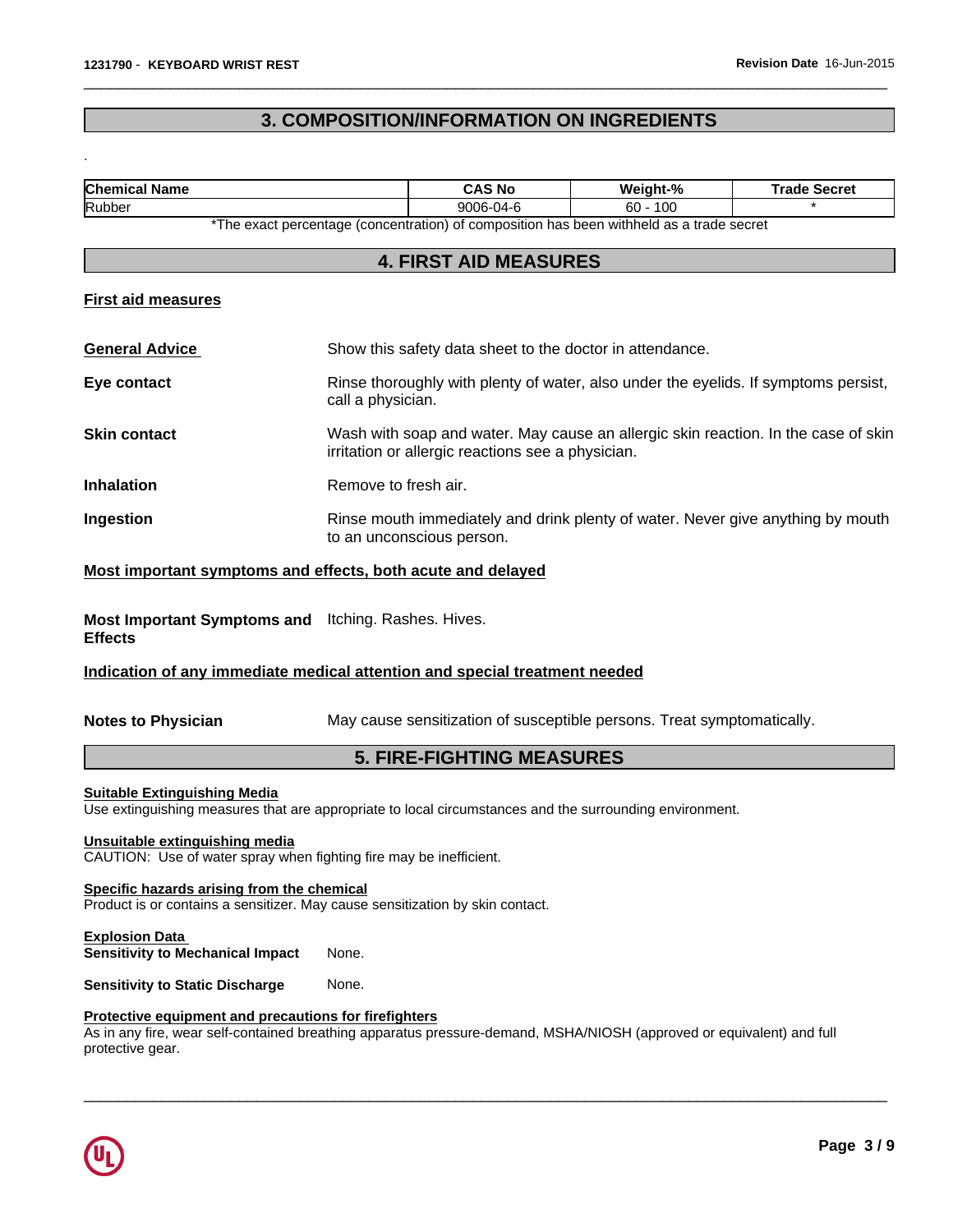## **6. ACCIDENTAL RELEASE MEASURES**

 $\overline{\phantom{a}}$  ,  $\overline{\phantom{a}}$  ,  $\overline{\phantom{a}}$  ,  $\overline{\phantom{a}}$  ,  $\overline{\phantom{a}}$  ,  $\overline{\phantom{a}}$  ,  $\overline{\phantom{a}}$  ,  $\overline{\phantom{a}}$  ,  $\overline{\phantom{a}}$  ,  $\overline{\phantom{a}}$  ,  $\overline{\phantom{a}}$  ,  $\overline{\phantom{a}}$  ,  $\overline{\phantom{a}}$  ,  $\overline{\phantom{a}}$  ,  $\overline{\phantom{a}}$  ,  $\overline{\phantom{a}}$ 

### **Personal precautions, protective equipment and emergency procedures**

| <b>Personal precautions</b>                                  | Avoid contact with skin, eyes or clothing. Use personal protective equipment as required.                                                                                                                                         |
|--------------------------------------------------------------|-----------------------------------------------------------------------------------------------------------------------------------------------------------------------------------------------------------------------------------|
| <b>Environmental precautions</b>                             |                                                                                                                                                                                                                                   |
|                                                              |                                                                                                                                                                                                                                   |
| <b>Environmental precautions</b>                             | See Section 12 for additional Ecological Information.                                                                                                                                                                             |
| Methods and material for containment and cleaning up         |                                                                                                                                                                                                                                   |
|                                                              |                                                                                                                                                                                                                                   |
| <b>Methods for containment</b>                               | Prevent further leakage or spillage if safe to do so.                                                                                                                                                                             |
| Methods for cleaning up                                      | Pick up and transfer to properly labeled containers.                                                                                                                                                                              |
|                                                              |                                                                                                                                                                                                                                   |
|                                                              | <b>7. HANDLING AND STORAGE</b>                                                                                                                                                                                                    |
| <b>Precautions for safe handling</b>                         |                                                                                                                                                                                                                                   |
|                                                              |                                                                                                                                                                                                                                   |
| <b>Handling</b>                                              | Handle in accordance with good industrial hygiene and safety practice. Avoid contact with<br>skin, eyes or clothing. Do not eat, drink or smoke when using this product. Take off<br>contaminated clothing and wash before reuse. |
| Conditions for safe storage, including any incompatibilities |                                                                                                                                                                                                                                   |
| <b>Storage</b>                                               | Keep containers tightly closed in a dry, cool and well-ventilated place. Store locked up.<br>Keep out of the reach of children.                                                                                                   |
| <b>Incompatible Products</b>                                 | None known based on information supplied.                                                                                                                                                                                         |
|                                                              | <b>8. EXPOSURE CONTROLS/PERSONAL PROTECTION</b>                                                                                                                                                                                   |

### **Control parameters**

### **Exposure Guidelines**

| <b>Chemical Name</b> | <b>ACGIH TLV</b>                          | <b>OSHA PEL</b> | <b>NIOSH IDLH</b> |
|----------------------|-------------------------------------------|-----------------|-------------------|
| Rubber               | TWA: $0.0001$ mg/m <sup>3</sup> inhalable | -               |                   |
| 9006-04-6            | allergenic proteins inhalable             |                 |                   |
|                      | fraction                                  |                 |                   |
|                      |                                           |                 |                   |

 $\overline{\phantom{a}}$  ,  $\overline{\phantom{a}}$  ,  $\overline{\phantom{a}}$  ,  $\overline{\phantom{a}}$  ,  $\overline{\phantom{a}}$  ,  $\overline{\phantom{a}}$  ,  $\overline{\phantom{a}}$  ,  $\overline{\phantom{a}}$  ,  $\overline{\phantom{a}}$  ,  $\overline{\phantom{a}}$  ,  $\overline{\phantom{a}}$  ,  $\overline{\phantom{a}}$  ,  $\overline{\phantom{a}}$  ,  $\overline{\phantom{a}}$  ,  $\overline{\phantom{a}}$  ,  $\overline{\phantom{a}}$ 

*ACGIH TLV: American Conference of Governmental Industrial Hygienists - Threshold Limit Value OSHA PEL: Occupational Safety and Health Administration - Permissible Exposure Limits Immediately Dangerous to Life or Health*

### **Appropriate engineering controls**

### **Engineering Measures** Showers

Eyewash stations Ventilation systems

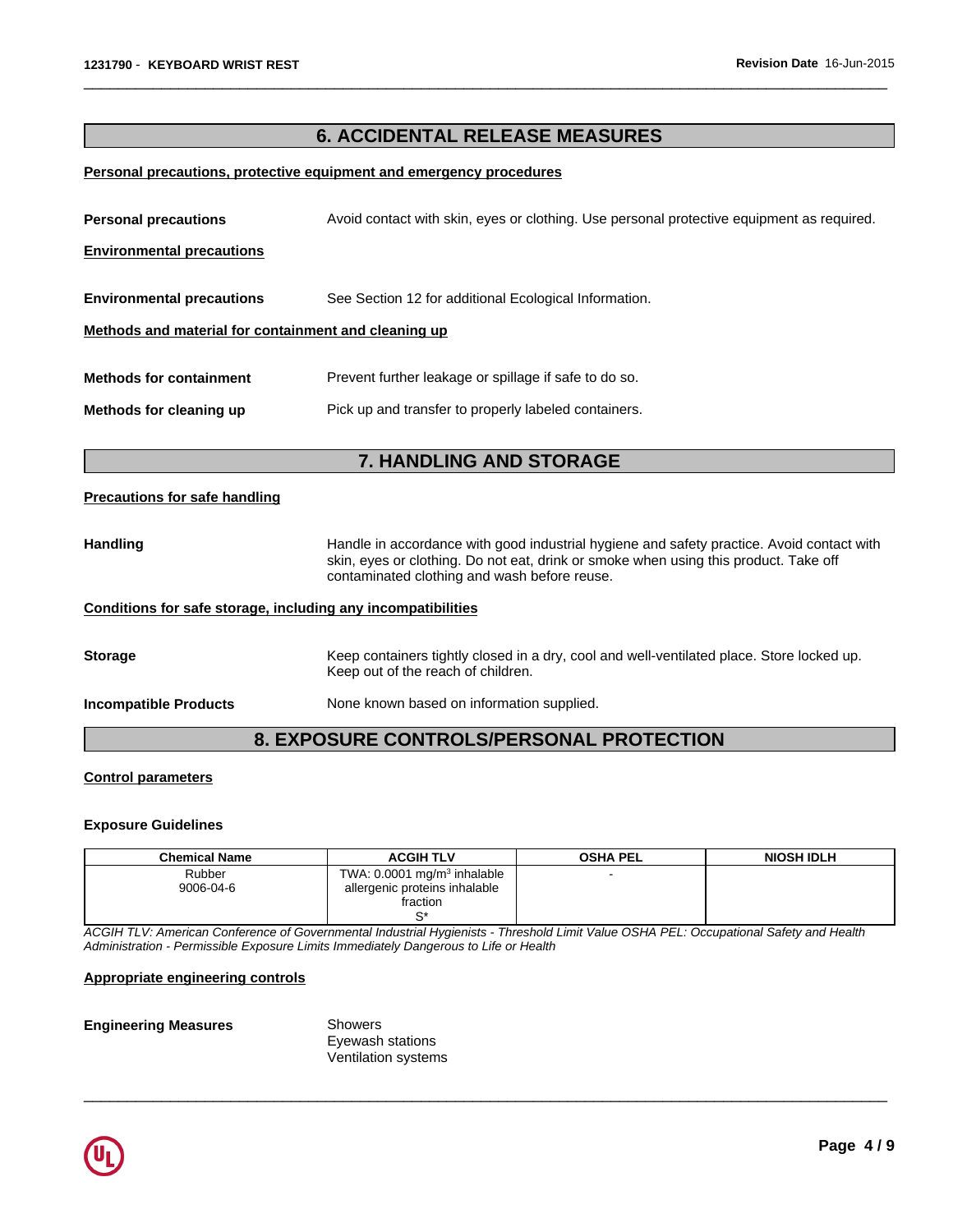### **Individual protection measures, such as personal protective equipment**

| <b>Eye/face protection</b>    | Wear safety glasses with side shields (or goggles).                                                                                                                                                                                                                                                                              |
|-------------------------------|----------------------------------------------------------------------------------------------------------------------------------------------------------------------------------------------------------------------------------------------------------------------------------------------------------------------------------|
| Skin and body protection      | Wear protective gloves and protective clothing.                                                                                                                                                                                                                                                                                  |
| <b>Respiratory protection</b> | If exposure limits are exceeded or irritation is experienced, NIOSH/MSHA approved<br>respiratory protection should be worn. Positive-pressure supplied air respirators may be<br>required for high airborne contaminant concentrations. Respiratory protection must be<br>provided in accordance with current local regulations. |
| <b>Hygiene Measures</b>       | Handle in accordance with good industrial hygiene and safety practice.                                                                                                                                                                                                                                                           |

 $\overline{\phantom{a}}$  ,  $\overline{\phantom{a}}$  ,  $\overline{\phantom{a}}$  ,  $\overline{\phantom{a}}$  ,  $\overline{\phantom{a}}$  ,  $\overline{\phantom{a}}$  ,  $\overline{\phantom{a}}$  ,  $\overline{\phantom{a}}$  ,  $\overline{\phantom{a}}$  ,  $\overline{\phantom{a}}$  ,  $\overline{\phantom{a}}$  ,  $\overline{\phantom{a}}$  ,  $\overline{\phantom{a}}$  ,  $\overline{\phantom{a}}$  ,  $\overline{\phantom{a}}$  ,  $\overline{\phantom{a}}$ 

## **9. PHYSICAL AND CHEMICAL PROPERTIES**

### **Physical and Chemical Properties**

| <b>Physical state</b>                                   | Solid                    |                       |                          |
|---------------------------------------------------------|--------------------------|-----------------------|--------------------------|
| Appearance                                              | Solid                    | Odor                  | None                     |
| Color                                                   | No information available | <b>Odor Threshold</b> | No information available |
|                                                         | <b>Values</b>            | <b>Remarks Method</b> |                          |
| <b>Property</b>                                         | No data available        | None known            |                          |
| рH                                                      |                          |                       |                          |
| Melting / freezing point                                | No data available        | None known            |                          |
| Boiling point / boiling range                           | No data available        | None known            |                          |
| <b>Flash Point</b>                                      | No data available        | None known            |                          |
| <b>Evaporation Rate</b>                                 | No data available        | None known            |                          |
| Flammability (solid, gas)                               | No data available        | None known            |                          |
| <b>Flammability Limit in Air</b>                        |                          |                       |                          |
| <b>Upper flammability limit</b>                         | No data available        |                       |                          |
| Lower flammability limit                                | No data available        |                       |                          |
| Vapor pressure                                          | No data available        | None known            |                          |
| Vapor density                                           | No data available        | None known            |                          |
| <b>Specific Gravity</b>                                 | No data available        | None known            |                          |
| <b>Water Solubility</b>                                 | No data available        | None known            |                          |
| Solubility in other solvents                            | No data available        | None known            |                          |
| Partition coefficient: n-octanol/waterNo data available |                          | None known            |                          |
| <b>Autoignition temperature</b>                         | No data available        | None known            |                          |
| <b>Decomposition temperature</b>                        | No data available        | None known            |                          |
| <b>Kinematic viscosity</b>                              | No data available        | None known            |                          |
| <b>Dynamic viscosity</b>                                | No data available        | None known            |                          |
| <b>Explosive properties</b>                             | No data available        |                       |                          |
| <b>Oxidizing properties</b>                             | No data available        |                       |                          |
|                                                         |                          |                       |                          |
| <b>Other Information</b>                                |                          |                       |                          |
| <b>Softening Point</b>                                  | No data available        |                       |                          |
| <b>VOC Content (%)</b>                                  | No data available        |                       |                          |
| <b>Particle Size</b>                                    | No data available        |                       |                          |
|                                                         |                          |                       |                          |
| <b>Particle Size Distribution</b>                       |                          |                       |                          |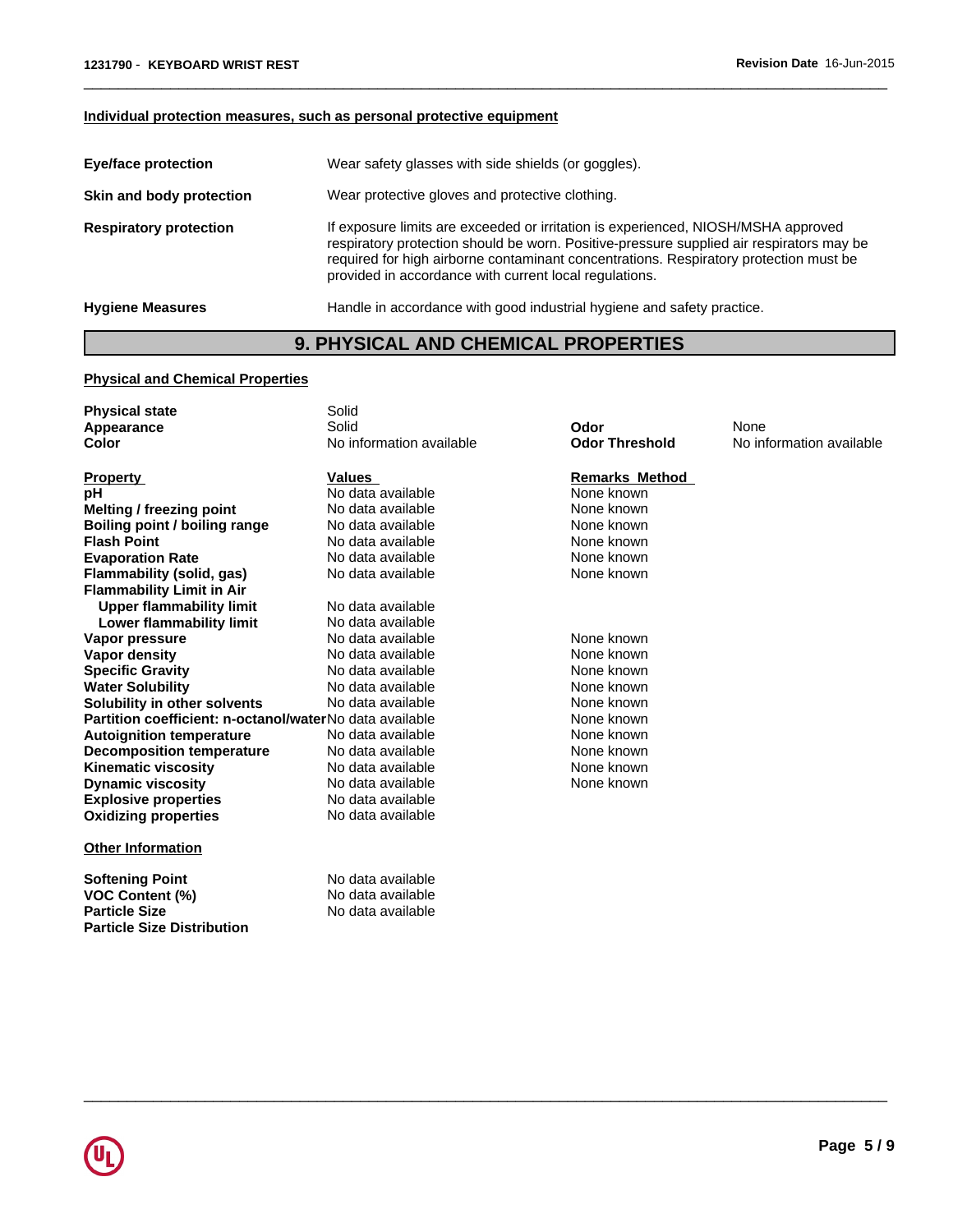## **10. STABILITY AND REACTIVITY**

 $\overline{\phantom{a}}$  ,  $\overline{\phantom{a}}$  ,  $\overline{\phantom{a}}$  ,  $\overline{\phantom{a}}$  ,  $\overline{\phantom{a}}$  ,  $\overline{\phantom{a}}$  ,  $\overline{\phantom{a}}$  ,  $\overline{\phantom{a}}$  ,  $\overline{\phantom{a}}$  ,  $\overline{\phantom{a}}$  ,  $\overline{\phantom{a}}$  ,  $\overline{\phantom{a}}$  ,  $\overline{\phantom{a}}$  ,  $\overline{\phantom{a}}$  ,  $\overline{\phantom{a}}$  ,  $\overline{\phantom{a}}$ 

### **Reactivity**

No data available.

**Chemical stability** Stable under recommended storage conditions. **Possibility of Hazardous Reactions** None under normal processing. **Conditions to avoid** None known based on information supplied. **Incompatible materials** None known based on information supplied. **Hazardous Decomposition Products** None known based on information supplied.

## **11. TOXICOLOGICAL INFORMATION**

### **Information on likely routes of exposure**

| <b>Product Information</b>   |                                                                                                                                                                                       |
|------------------------------|---------------------------------------------------------------------------------------------------------------------------------------------------------------------------------------|
| <b>Inhalation</b>            | Specific test data for the substance or mixture is not available.                                                                                                                     |
| Eye contact                  | Specific test data for the substance or mixture is not available.                                                                                                                     |
| <b>Skin contact</b>          | Specific test data for the substance or mixture is not available. Repeated or prolonged skin<br>contact may cause allergic reactions with susceptible persons. (based on components). |
| Ingestion                    | Specific test data for the substance or mixture is not available.                                                                                                                     |
| <b>Component Information</b> |                                                                                                                                                                                       |

# **Information on toxicological effects**

| <b>Symptoms</b>                                                                            | Itching. Rashes. Hives.                                                                  |  |  |
|--------------------------------------------------------------------------------------------|------------------------------------------------------------------------------------------|--|--|
| Delayed and immediate effects as well as chronic effects from short and long-term exposure |                                                                                          |  |  |
| <b>Sensitization</b>                                                                       | May cause sensitization of susceptible persons. May cause sensitization by skin contact. |  |  |
| <b>Mutagenic Effects</b>                                                                   | No information available.                                                                |  |  |
| Carcinogenicity                                                                            | Contains no ingredient listed as a carcinogen.                                           |  |  |
| <b>Reproductive toxicity</b>                                                               | No information available.                                                                |  |  |
| <b>STOT - single exposure</b>                                                              | No information available.                                                                |  |  |
| <b>STOT - repeated exposure</b>                                                            | No information available.                                                                |  |  |
| <b>Target Organ Effects</b>                                                                | Skin. Respiratory system. Eyes.                                                          |  |  |

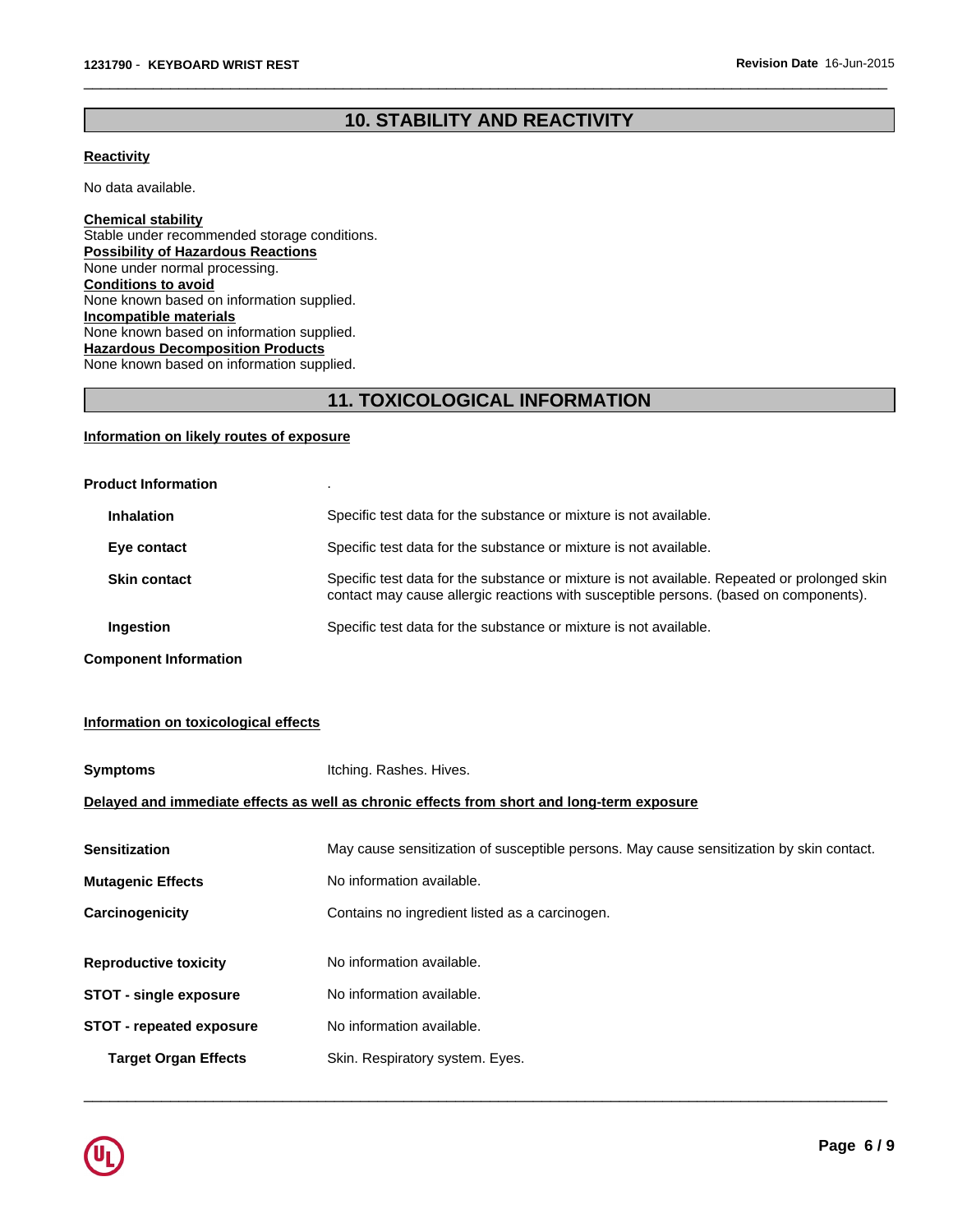**Aspiration Hazard** No information available.

### **Numerical measures of toxicity Product Information**

### **The following values are calculated based on chapter 3.1 of the GHS document** Not applicable

### **12. ECOLOGICAL INFORMATION**

 $\overline{\phantom{a}}$  ,  $\overline{\phantom{a}}$  ,  $\overline{\phantom{a}}$  ,  $\overline{\phantom{a}}$  ,  $\overline{\phantom{a}}$  ,  $\overline{\phantom{a}}$  ,  $\overline{\phantom{a}}$  ,  $\overline{\phantom{a}}$  ,  $\overline{\phantom{a}}$  ,  $\overline{\phantom{a}}$  ,  $\overline{\phantom{a}}$  ,  $\overline{\phantom{a}}$  ,  $\overline{\phantom{a}}$  ,  $\overline{\phantom{a}}$  ,  $\overline{\phantom{a}}$  ,  $\overline{\phantom{a}}$ 

### **Ecotoxicity**

The environmental impact of this product has not been fully investigated.

### **Persistence and Degradability**

No information available.

### **Bioaccumulation**

No information available

### **Other adverse effects**

No information available.

## **13. DISPOSAL CONSIDERATIONS**

### **Waste treatment methods**

| Disposal methods       | This material, as supplied, is not a hazardous waste according to Federal regulations (40<br>CFR 261). This material could become a hazardous waste if it is mixed with or otherwise<br>comes in contact with a hazardous waste, if chemical additions are made to this material, or<br>if the material is processed or otherwise altered. Consult 40 CFR 261 to determine whether<br>the altered material is a hazardous waste. Consult the appropriate state, regional, or local<br>regulations for additional requirements. |
|------------------------|--------------------------------------------------------------------------------------------------------------------------------------------------------------------------------------------------------------------------------------------------------------------------------------------------------------------------------------------------------------------------------------------------------------------------------------------------------------------------------------------------------------------------------|
| Contaminated Packaging | Dispose of contents/containers in accordance with local regulations.                                                                                                                                                                                                                                                                                                                                                                                                                                                           |

## **14. TRANSPORT INFORMATION**

| <b>DOT</b>                  | <b>NOT REGULATED</b> |
|-----------------------------|----------------------|
| <b>Proper Shipping Name</b> | NON REGULATED        |
| <b>Hazard Class</b>         | N/A                  |
| <b>TDG</b>                  | Not regulated        |
| <b>MEX</b>                  | Not regulated        |
| <b>ICAO</b>                 | Not regulated        |
| <b>IATA</b>                 | Not regulated        |
| <b>Proper Shipping Name</b> | <b>NON REGULATED</b> |
| <b>Hazard Class</b>         | N/A                  |
| <b>IMDG/IMO</b>             | Not regulated        |
| <b>Hazard Class</b>         | N/A                  |

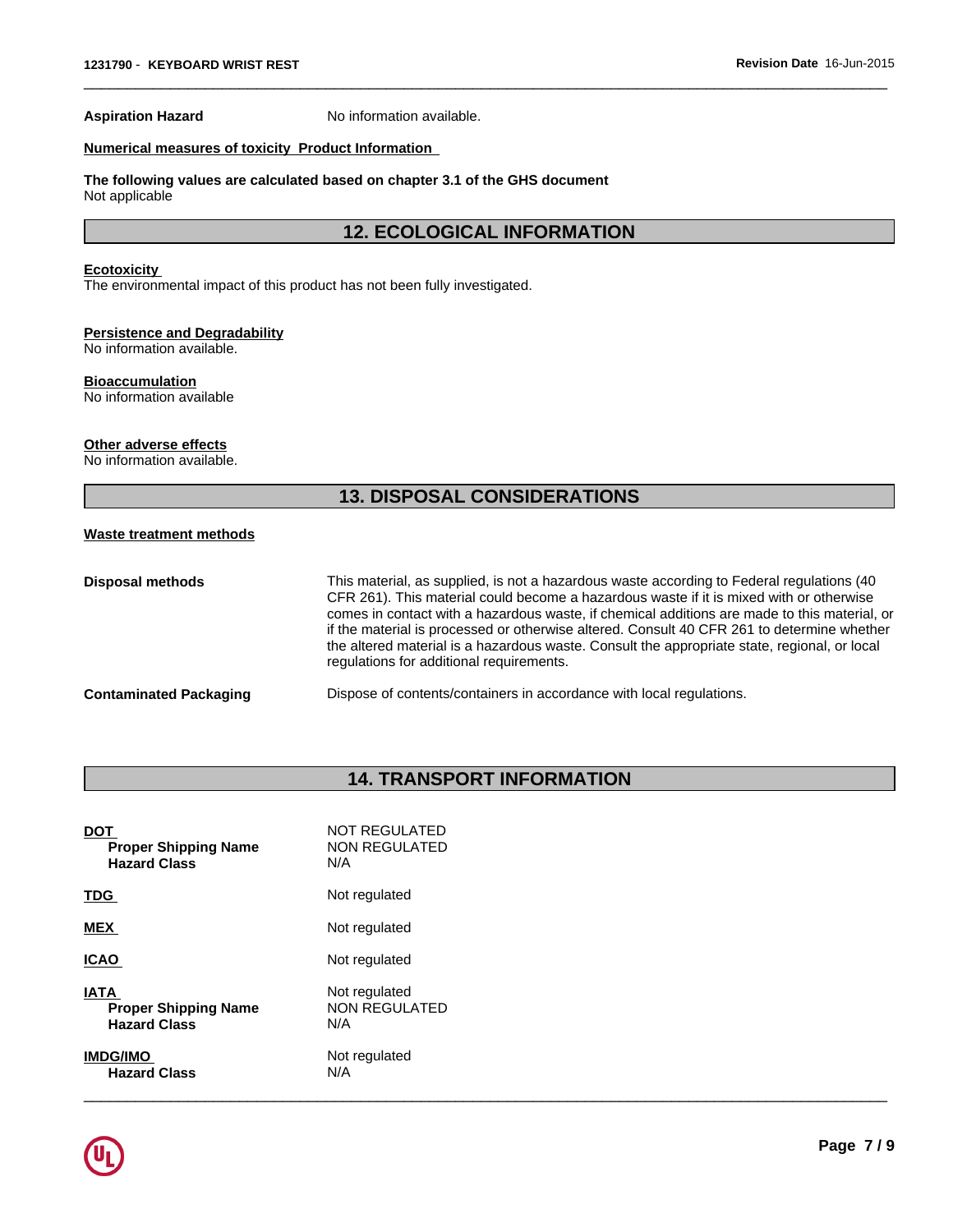| RID        | Not regulated |
|------------|---------------|
| <b>ADR</b> | Not regulated |
| <b>ADN</b> | Not regulated |

### **15. REGULATORY INFORMATION**

 $\overline{\phantom{a}}$  ,  $\overline{\phantom{a}}$  ,  $\overline{\phantom{a}}$  ,  $\overline{\phantom{a}}$  ,  $\overline{\phantom{a}}$  ,  $\overline{\phantom{a}}$  ,  $\overline{\phantom{a}}$  ,  $\overline{\phantom{a}}$  ,  $\overline{\phantom{a}}$  ,  $\overline{\phantom{a}}$  ,  $\overline{\phantom{a}}$  ,  $\overline{\phantom{a}}$  ,  $\overline{\phantom{a}}$  ,  $\overline{\phantom{a}}$  ,  $\overline{\phantom{a}}$  ,  $\overline{\phantom{a}}$ 

### **International Inventories**

TSCA Complies<br>DSL Management Complies All components are listed either on the DSL or NDSL.

**TSCA** - United States Toxic Substances Control Act Section 8(b) Inventory **DSL/NDSL** - Canadian Domestic Substances List/Non-Domestic Substances List

### **US Federal Regulations**

### **SARA 313**

Section 313 of Title III of the Superfund Amendments and Reauthorization Act of 1986 (SARA). This product does not contain any chemicals which are subject to the reporting requirements of the Act and Title 40 of the Code of Federal Regulations, Part 372

|  | <b>SARA 311/312 Hazard Categories</b> |  |  |
|--|---------------------------------------|--|--|
|  |                                       |  |  |

| <b>Acute Health Hazard</b>        | Yes |  |
|-----------------------------------|-----|--|
| <b>Chronic Health Hazard</b>      | N٥  |  |
| <b>Fire Hazard</b>                | No. |  |
| Sudden release of pressure hazard | No  |  |
| <b>Reactive Hazard</b>            | N٥  |  |

### **CWA (Clean Water Act)**

This product does not contain any substances regulated as pollutants pursuant to the Clean Water Act (40 CFR 122.21 and 40 CFR 122.42)

### **CERCLA**

This material, as supplied, does not contain any substances regulated as hazardous substances under the Comprehensive Environmental Response Compensation and Liability Act (CERCLA) (40 CFR 302) or the Superfund Amendments and Reauthorization Act (SARA) (40 CFR 355). There may be specific reporting requirements at the local, regional, or state level pertaining to releases of this material

### **US State Regulations**

### **California Proposition 65**

This product does not contain any Proposition 65 chemicals.

### **U.S. State Right-to-Know Regulations**

This product does not contain any substances regulated by state right-to-know regulations.

### **International Regulations**

**Canada WHMIS Hazard Class** Not determined

### **16. OTHER INFORMATION**